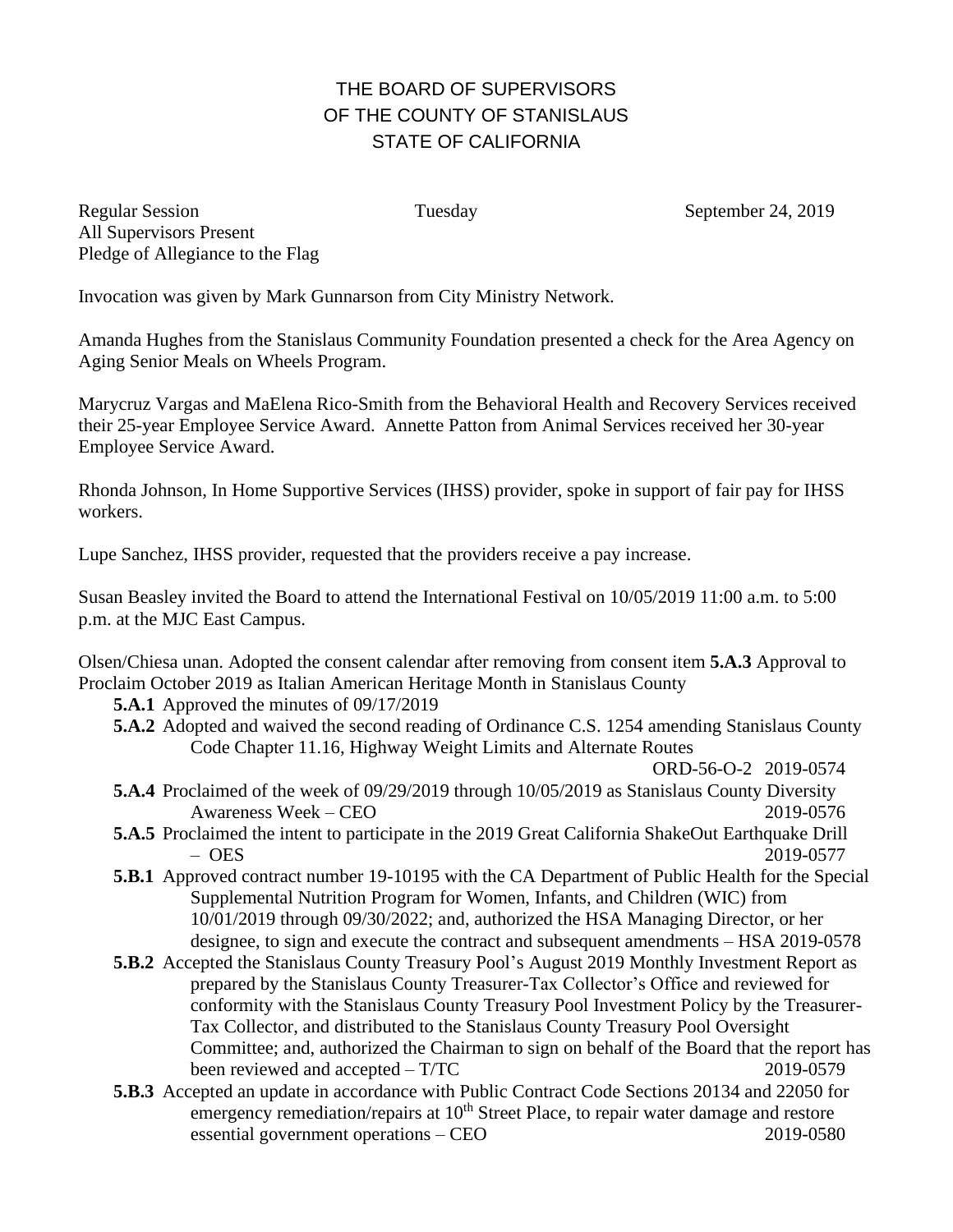**5.B.4** Set a public hearing on 10/22/2019, at the 9:00 a.m. meeting, to introduce and waive the first reading of Ordinance C.S. 1256 to amend existing fees for the County Clerk-Recorder – Elections ORD-56-P-2 2019-0581

- **5.B.5** Adopted the 1% Ad Valorem Tax rate authorized by Sections 93(b) and 135 of the Revenue and Taxation Code; adopted tax rates that are "…needed to make annual payments for the interest and principal on general obligation bonds or other indebtedness approved by the voters" to be levied pursuant to Revenue and Taxation Code 93(a) and 93(c); adopted the Countywide Unitary Tax rate of 1.380093% as calculated and authorized by Section 100 of the Revenue and Taxation Code; and, adopted the 0.8714% tax rate for the territory formerly served by the Lower San Joaquin Levee District – Auditor-Controller 2019-0582
- **5.B.6** Approved an update on the Homeless Facility Plan and partnership between the County, the City of Modesto and the Salvation Army in accordance with the provisions of the Public Contract Code and related matters – CEO C-6-N-5 2019-0583
- **5.B.7** Accepted an update on the Public Safety Center West, Minimum Housing Unit One, and Support Services Building, Secure Electronics and Fire-Life Safety Project in accordance with the provisions of the Public Contract Code and related matters – CEO 2019-0584
- **5.B.8** Approved the agreement between the Department of Aging and Veterans Services and the California Department of Aging to provide Supplemental Nutrition Assistance Program Education services for Federal FY 2019-2020; and, adopted a resolution to authorize the Director of the Department of Aging and Veterans Services to sign the agreement and any subsequent amendments to this agreement with the CA Department of Aging for Federal FY 2019-2020 – Aging and Veteran Services 2019-0585
- **5.B.9** Authorized the Auditor-Controller to increase the Behavioral Health and Recovery Services Support Services Revolving Fund from \$8,000 to \$30,000 – BHRS 2019-0586
- **5.C.1** Approved the Agreement for Acquisition of Property for the McHenry Avenue Widening Project, Grantor: Lu Good Fortune Investment, LLC, APN: 004-102-002 (partial); authorized the Chairman to execute the Agreement for Acquisition of Property; and, authorized the Director of Public Works to take any appropriate action necessary to carry out the purpose and intent of these recommendations – PW 2019-0587
- **5.C.2** Approved the Agreement for Acquisition of Property for the McHenry Avenue Widening Project, Grantor: Todd and Ryan Rausch, APN: 074-001-011 (partial); authorized the Chairman to execute the Agreement for Acquisition of Property; and, authorized the Director of Public Works to take any appropriate action necessary to carry out the purpose and intent of these recommendations – PW 2019-0588
- **5.C.3** Approved the Agreement for Acquisition of Property for the McHenry Avenue Widening Project, Grantor: River Bluff Ranch, LLC, APN: 074-001-010 (partial); authorized the Chairman to execute the Agreement for Acquisition of Property; and, authorized the Director of Public Works to take any appropriate action necessary to carry out the purpose and intent of these recommendations – PW` 2019-0589
- **5.C.4** Approved the Agreement for Temporary Construction Easement for the St. Francis Ave Bridge Project, Grantor: BPL Properties, APN: 004-070-010 (partial); authorized the Chairman to execute the Agreement for Temporary Construction Easement; and, authorized the Director of Public Works to take any appropriate action necessary to carry<br>out the purpose and intent of these recommendations – PW 2019-0590 out the purpose and intent of these recommendations  $-$  PW
- **5.C.5** Awarded a contract for Engineering Design Services to Siegfried Engineering of Modesto, CA for the County Corporate Yard Phase II Project; authorized the Director of Public Works to execute a contract with Siegfried Engineering in the amount of \$267,334.23 and to sign necessary documents, including any amendments to the agreement not to exceed 10%; and, authorized the Director of Public Works to take any appropriate action necessary to carry out the purpose and intent of these recommendations – PW 2019-0591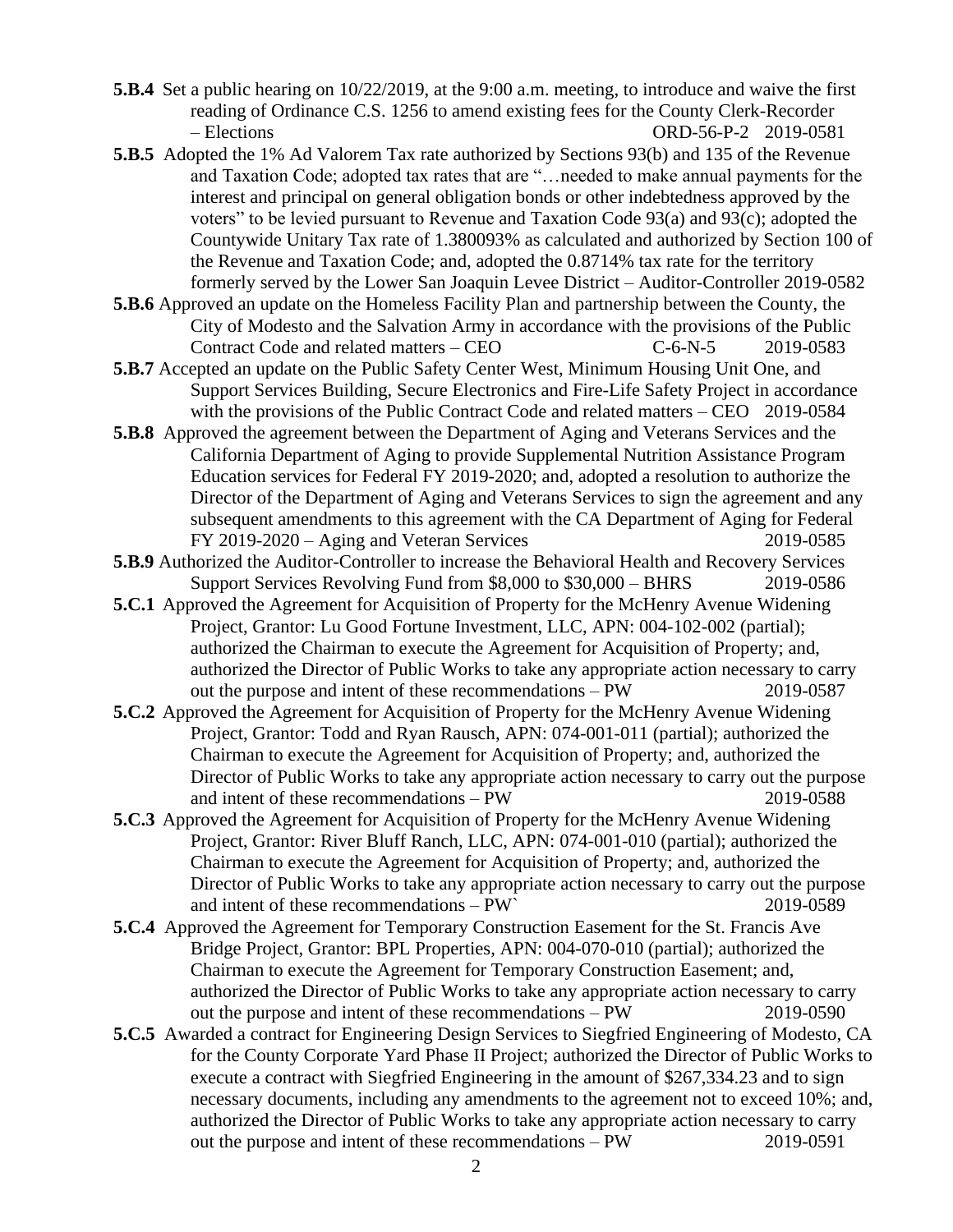- **5.C.6** Approved to declare pursuant to Public Contract Code Section 22031 the County's intention to use County workforce to perform new road and road reconstruction projects on Arnold Avenue, Euclid Avenue, Mitchell Road, Powell Road, Tim Bell Road, and Zeering Road – PW 2019-0592
- **5.D.1** Set a public hearing on 10/22/2019, at the 9:00 a.m. meeting, to consider the Planning Commission's recommendation for denial of Use Permit and Development Agreement application No. PLN2018-0115, Empire Health and Wellness, request to establish a commercial cannabis retail business with delivery services, located at 4725 Yosemite Boulevard (State Route 132), between A and B Streets, in the Community of Empire; and, authorized the Clerk to publish a notice of public hearing as required by law – Planning ORD-56-P-1 2019-0593

DeMartini/Chiesa unan. **5.A.3** Proclaimed October 2019 as Italian American Heritage Month in Stanislaus County 2019-0575

Olsen/DeMartini unan. **7.1** Conducted a public hearing to consider the adoption of the Stanislaus Urban County FY 2018-2019 Consolidated Annual Performance and Evaluation Report (CAPER) for the Community Development Block Grant (CDBG) and Emergency Solutions Grant (ESG) Programs; adopted the Stanislaus Urban County FY 2018-2019 CAPER for the CDBG and ESG Programs and authorized staff to submit the CAPER to the U.S. Department of Housing and Urban Development (HUD); and, authorized the Planning and Community Development to incorporate any comments received during the public hearing into the adopted CAPER document and to make alterations to the CAPER as directed by HUD, provided alterations are technical in nature – Planning 2019-0594

Olsen/Berryhill(4-1)(DeMartini opposed) **7.2** Conducted a public hearing to consider the Planning Commission's recommendation for denial of Use Permit and Development Agreement application No. PLN2018-0121, All Season Organics, LLC, request to operate a mixed-light commercial cannabis cultivation, nursery and distribution business, located at 1054 Merriam Road, between Riverview and Blue Gum Roads, in the Hickman area; the Board finds that no further analysis under CEQA is required pursuant to CEQA Guidelines Section 15183 (Projects Consistent with a General Plan or Zoning), on the basis of the whole record, including any comments received in response to the Environmental Review Referral; ordered the filing of a Notice of Determination with the Stanislaus County Clerk-Recorder's Office pursuant to Public Resources Code Section 21152 and CEQA Guidelines Section 15075; on the basis of the whole record, finds that: (a) The establishment, maintenance, and operation of the proposed use or building applied for is consistent with the General Plan and will not, under the circumstances of the particular case, be detrimental to the health, safety, and general welfare of persons residing or working in the neighborhood of the use and that it will not be detrimental or injurious to property and improvements in the neighborhood or to the general welfare of the County; (b) The use will not significantly compromise the long-term productive agricultural capability of the subject contracted parcel or parcels or on other contracted lands in the A-2 zoning district; (c) The use will not significantly displace or impair current reasonably foreseeable agricultural operations on the subject contracted parcel or parcels may be deemed compatible if they relate directly to the production of commercial agricultural product on the subject contracted parcel or parcels or neighboring lands, including activities such as harvesting, processing, or shipping; (d) The use will not result in the significant removal of adjacent contracted land from agricultural or open-space use; (e) The alternative to the Agricultural Buffer Standards applied to this project provides equal or greater protection than the existing buffer standards; (f) The project will increase activities in and around the project area, and increase demands for roads and services, thereby requiring dedication and improvements; finds that the Development Agreement: (a) Is consistent with the General Plan and any applicable specific plan; (b) Is compatible with the uses authorized in, and the